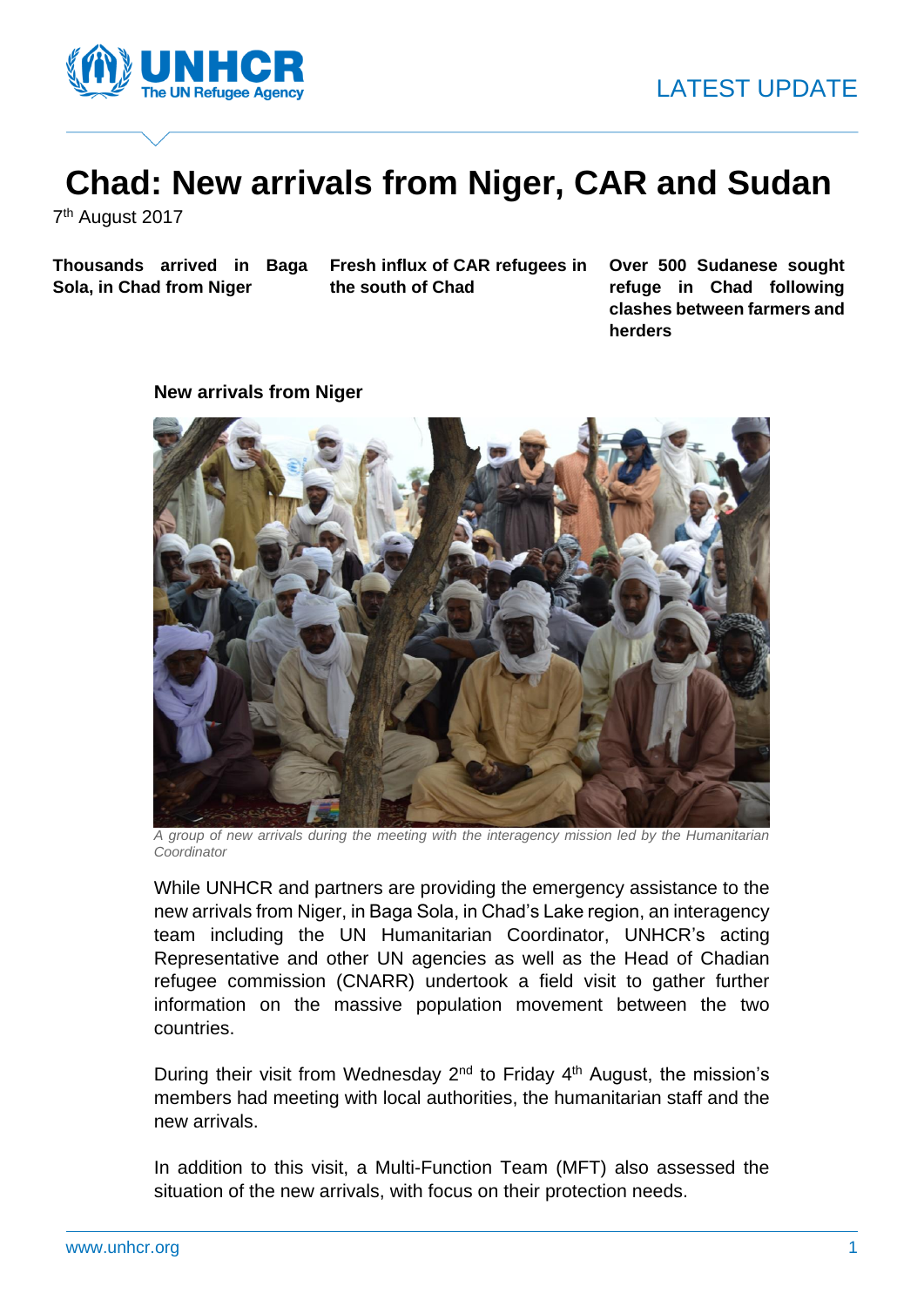

UNHCR and WFP have respectively distributed non-food to 6,912 people and food items to 7,248 individuals on the site the new arrivals have settled on a site that they named Dar el Kheir (the providential land).

The new site is located 14 km from Baga Sola, near the Nigerian refugee camp of Dar es Salam and the site called Dar Naim hosting a community with similar ethnicity as the new arrivals.

The group started arriving from Niger in their thousands in Baga Sola, in Lake region, western Chad, during the week of  $17<sup>th</sup>$  of July.

Chad's Lake region hosts over 8,000 Nigerians refugees including the 6,000 residing in Dar es Salam camp and some 100,000 IDPs.



*NFIs distributed include: Mat, bucket, jerrycan, plastic sheeting, blanket, soap, mosquito net and kitchen set.*

According to the MFT's assessment, their massive move to Chad can be explained by two reasons: abuses they suffered from elements of Boko Haram and the withdrawal of the Chadian army from in their places of origin in Niger.

The assessment also established that the grandparents of the new arrivals had left Chad about 40 years ago. They fled the exactions of the regime of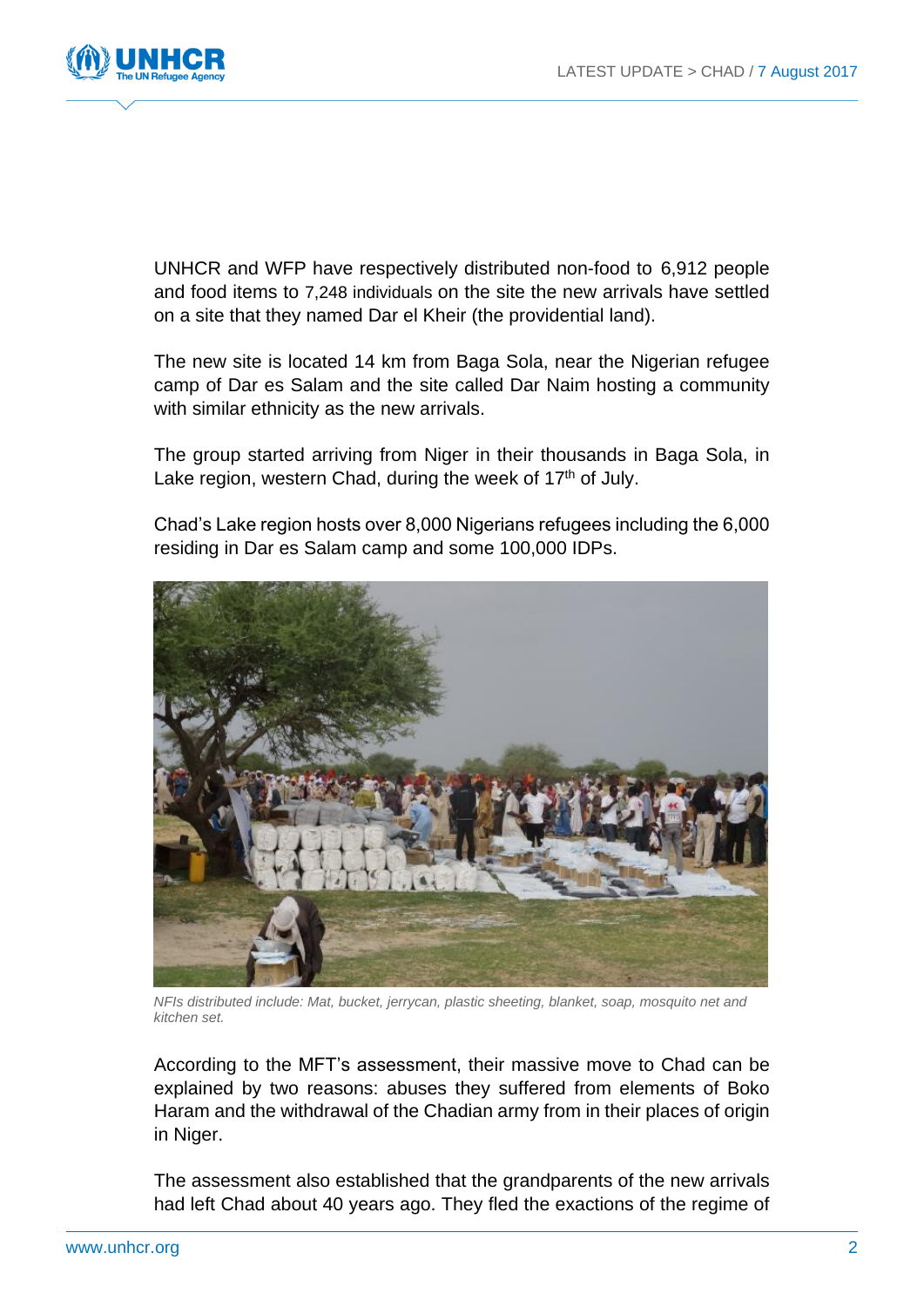

the former president of Chad, Hissen Habré. They claimed that at that time their rights were violated with their cattle forcibly taken from them, their women taken by force. It was then that they decided to leave Chad to go to Niger.

Chadian government branch overseeing refugee and asylum policies, the CNARR, will undertake, with the UNHCR support, a registration exercise in Dar el Kheir. At the end of this process CNARR (Chadian government) hopes to confirm the figures and the status of the new population in the Lake region.

Furthermore, a Chad government high level mission led by the Governor of the Lake Region will be travelling on Tuesday  $8<sup>th</sup>$  August to Niger to meet their counterparts in Diffa to discuss various issues related to this influx and have a common understanding of the situation.

UNHCR has deployed 17 additional staff including protection, data/registration, drivers and cars from its other offices in the country to support the local team deal with this situation.



## **New influx from CAR**

*A group of new arrivals from CAR under a tree*

185 new Central African refugees crossed the border into Chad, mainly during the weekend. The first arrivals were recorded about a week ago, but it is on Saturday, August 5, 2017 that the majority of new arrivals have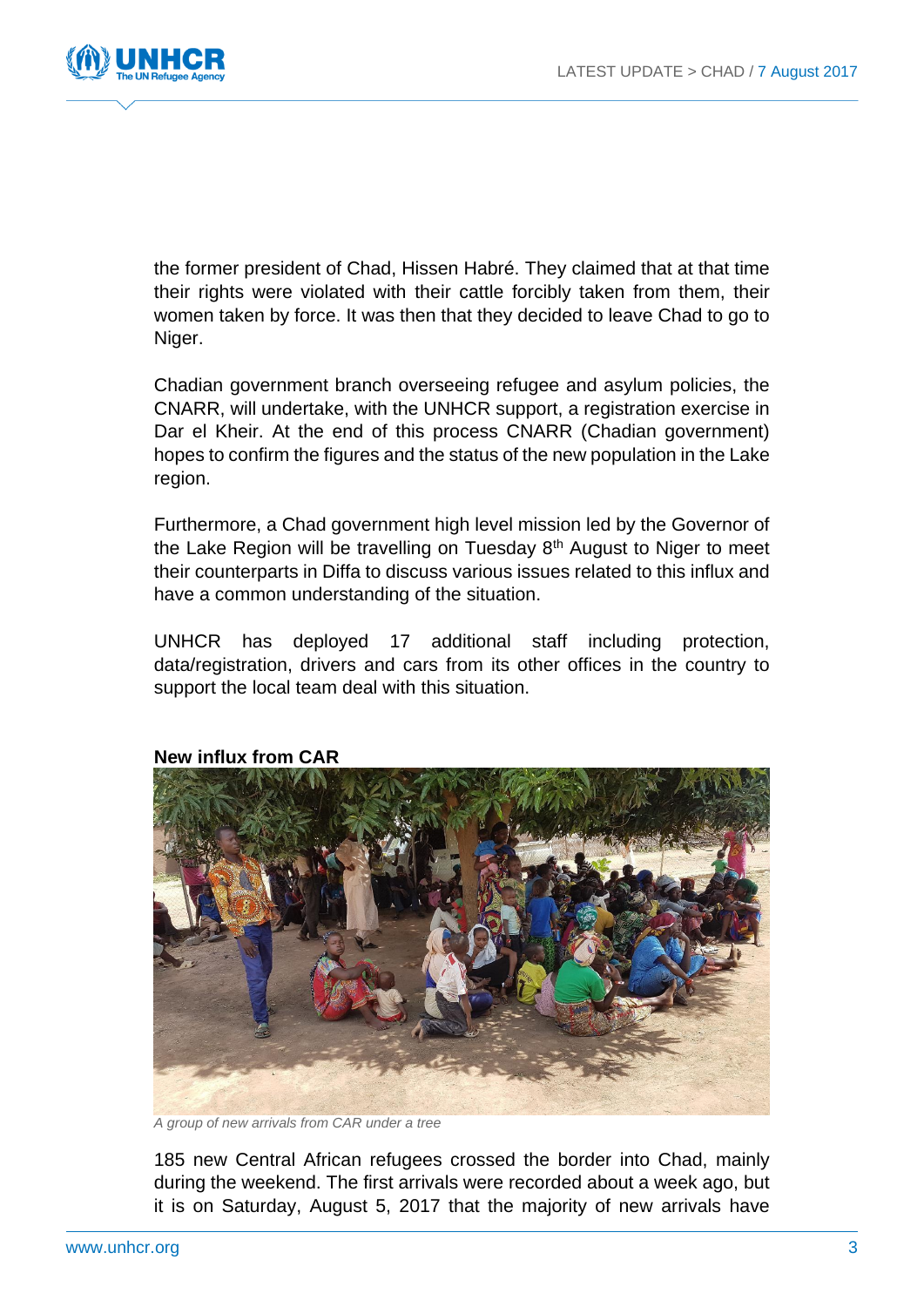

sought refuge in Chad. Since then, small groups have arrived in the last two days.

Alerted by local authorities of the new violence in CAR causing population movement to Chad on Thursday 3<sup>rd</sup> August 2017, a joint team (CNARR, UNHCR and NGOs) was deployed to deal with the situation in the town of Sido, in Chad, where they were welcome by local population and authorities.

The new arrival said that they fled because of exaction they were subjected to by combatants of a former Seleka following a clash between a farmer and a herder working for an ex-Seleka commander.

The new refugees, who came without any possessions, are predominantly women and children. They said that most adult men have remained hidden in the forest to watch over their property.



*A group of new arrivals being relocated from the border to Belom camp, 25 km away*

Due to lack of proper shelters, the new arrivals are temporarily being accommodated in the schools of the refugee camp of Belom, which is already hosting 19,800 refugees from CAR. They are given hot meal upon their arrival and have received non-food items from UNHCR.

At the border, amidst the screening of the population, children are vaccinated against measles, yellow fever by the health team of UNHCR partner ADES.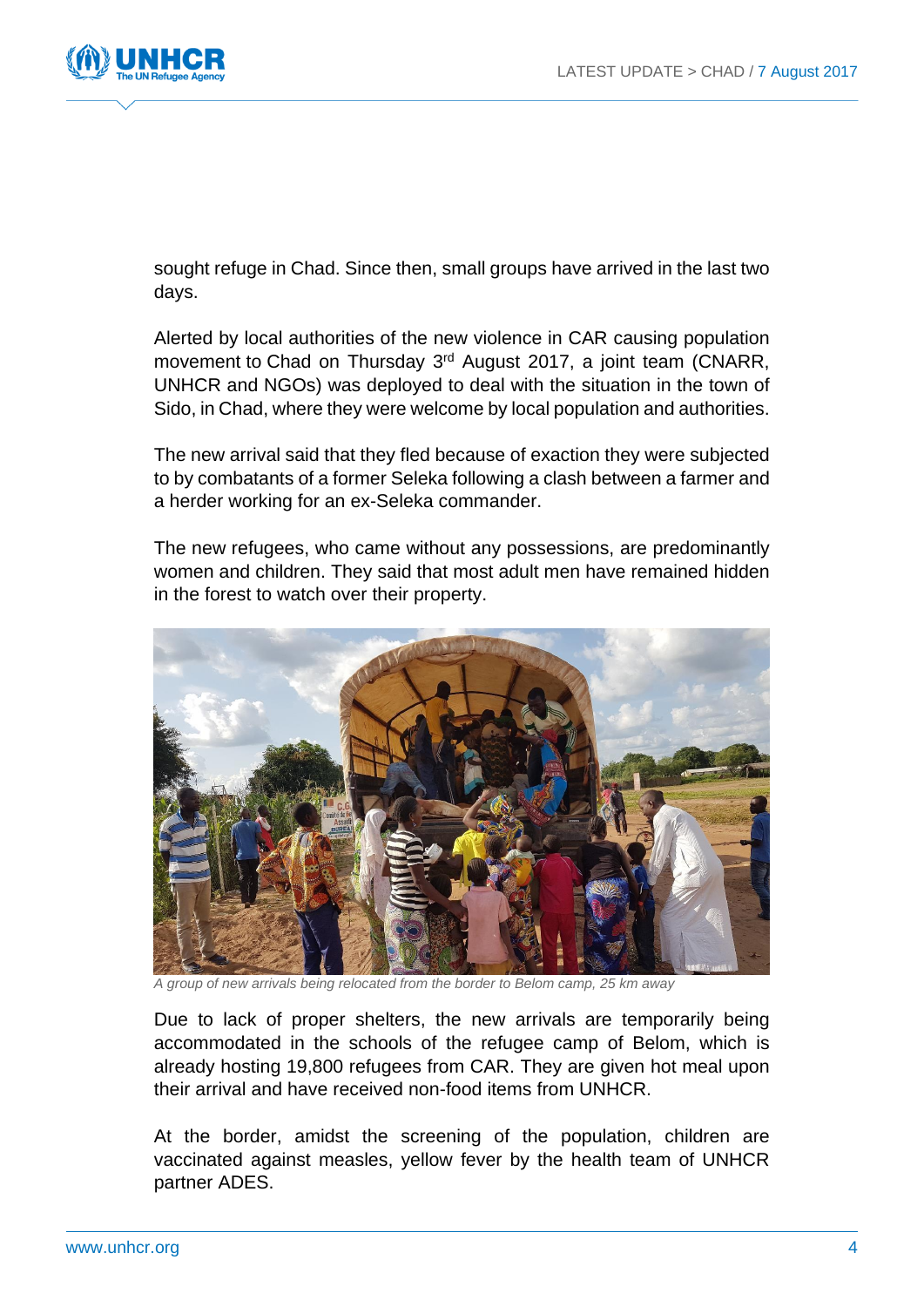

three unaccompanied children and one separated child were identified and will be closely monitored during the week-end.

This group is the latest of successive waves of refugees from CAR welcomed by Chadian authorities and populations in the last 12 months. Since the beginning of the year, UNHCR and its partners transferred 1,125 people in April and over 750 others in July from the border to the sites of Diba and Vom, In Baibokoum sub-prefecture. They joined over 1,700 people who fled violence in CAR in June-July 2016. However, this is the first time that new refugees from CAR have crossed at the Sido border, in recent years.

Chad already hosts over 73,000 CAR refugees mainly settled in camps in the south of the country.

## **Over 500 Sudanese sought refuge in the village of Katarfa in Chad**

Since Saturday 29<sup>th</sup> July 2017, the Chadian village of Katarfa, in the east of the country, has seen its population of 218 households increased with the arrival of 112 families from Sudan totalling 519 people.

A joint team of CNARR and UNHCR from Hadjer Hadid, eastern Chad, visited Katarfa located in the sub-prefecture of Borota. The village is situated 18 km from Borota, which is itself at 65 km in the east of Hadjer Hadid. Katarfa is located 2 km from the border, which is a valley known as a wadi by locals.

The new arrivals mainly women and children are from Massalit ethnic group. They said that they fled their village, Terbebe, following a surge of violence after a clash between a Massalit farmer and an Arab herder.

They said that other residents fled toward Mesmere and Konga in Sudan, while they find their way to Chad bringing few belongings and some donkeys that they used to carry the children.

According to locals, the increase level of water in the wadi following the rains in the area may have discourage other to follow them in Chad.

The Katarfa's new arrivals say they feel safe. Since they crossed the border, the Chadian security forces have increased their patrols in the area.